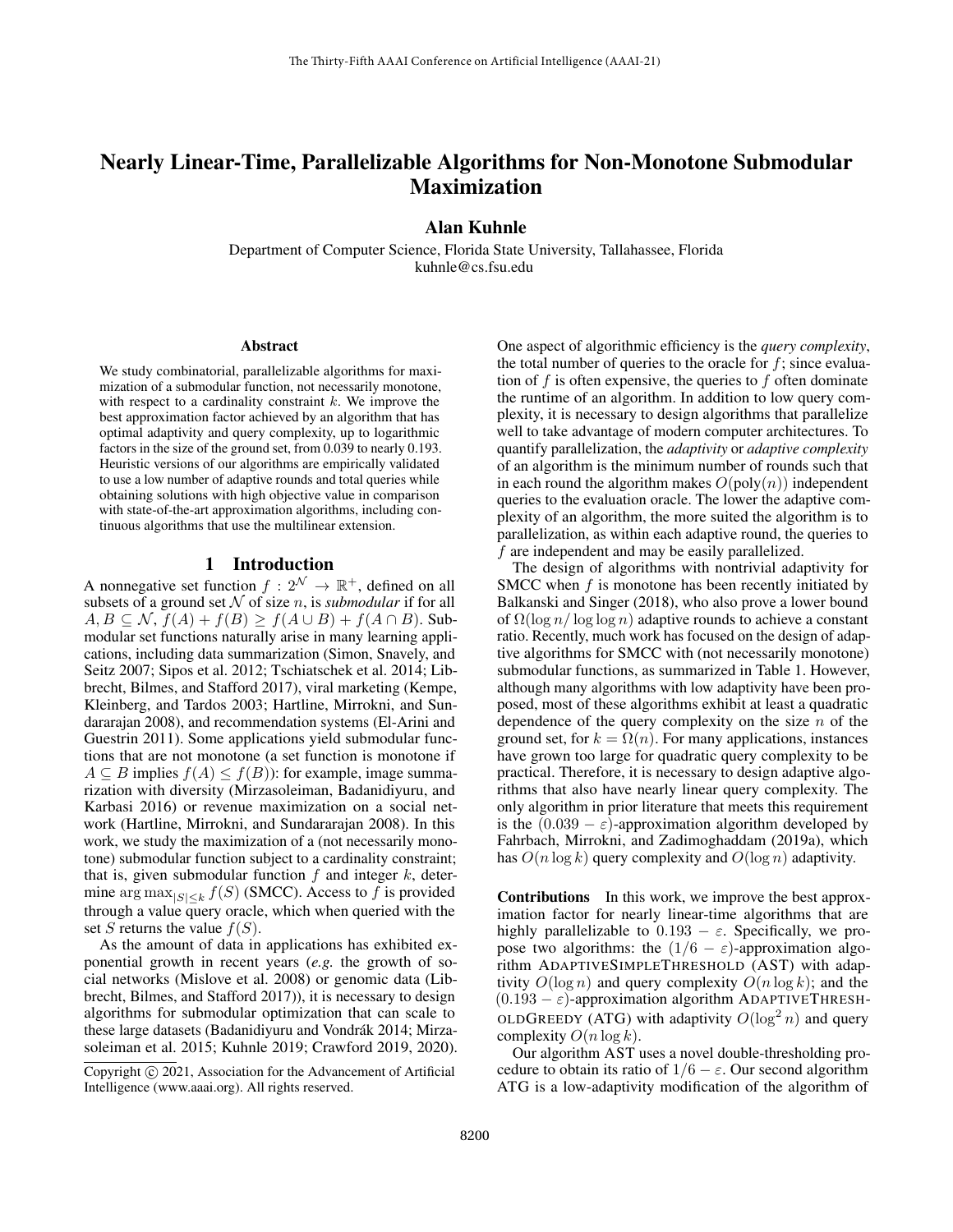| Reference                                     | Approximation             | Adaptivity                | <b>Oueries</b>                |
|-----------------------------------------------|---------------------------|---------------------------|-------------------------------|
| Buchbinder, Feldman, and Schwartz (2015)      | $1/e - \varepsilon$       | O(k)                      | O(n)                          |
| Balkanski, Breuer, and Singer (2018)          | $1/(2e)-\varepsilon$      | $O\left(\log^2(n)\right)$ | $O(OPT2n log2(n)log(k))$      |
| Chekuri and Quanrud (2019)                    | $3-2\sqrt{2}-\varepsilon$ | $O(\log^2(n))$            | $O(nk^4 \log^2(n))$           |
| Ene and Nguyên (2020)                         | $1/e - \varepsilon$       | $O(\log(n))$              | $O\left(nk^2\log^2(n)\right)$ |
| Fahrbach, Mirrokni, and Zadimoghaddam (2019a) | $0.039 - \varepsilon$     | $O(\log(n))$              | $O(n \log(k))$                |
| Theorem 2 (AST)                               | $1/6-\varepsilon$         | $O(\log(n))$              | $O(n \log(k))$                |
| Theorem 3 (ATG)                               | $0.193 - \varepsilon$     | $O(\log^2(n))$            | $O(n \log(k))$                |

Table 1: Adaptive algorithms for SMCC where objective  $f$  is not necessarily monotone

Gupta et al. (2010), for which we improve the ratio from  $1/6$  to  $\approx 0.193$  through a novel analysis. Both of our algorithms use a low-adaptivity, threshold sampling procedure (Fahrbach, Mirrokni, and Zadimoghaddam 2019b,a; Kazemi et al. 2019) and a subroutine for unconstrained maximization of a submodular function (Feige, Mirrokni, and Vondrák 2011; Chen, Feldman, and Karbasi 2019) as components. More details are given in the related work discussion below and in Section 3.

Empirically, we demonstrate that heuristic versions of both of our algorithms achieve superior objective value to current state-of-the-art algorithms while using a small number of queries and adaptive rounds on two applications of SMCC.

Throughout this work, references are made to the full version of the manuscript, which contains complete proofs, additional empirical evaluations, and additional details. The full version is available at https://arxiv.org/abs/2009.01947.

#### 1.1 Related Work

Adaptive Algorithms Since the study of parallelizable algorithms for submodular optimization was initiated by Balkanski and Singer (2018), there have been a number of  $O(\log n)$ -adaptive algorithms designed for SMCC. When  $f$  is monotone, adaptive algorithms that obtain the optimal ratio (Nemhauser and Wolsey 1978) of  $1 - 1/e - \varepsilon$  have been designed by Balkanski, Rubinstein, and Singer (2019); Fahrbach, Mirrokni, and Zadimoghaddam (2019b); Ene and Nguyen (2019). Of these, the algorithms of Fahrbach, Mirrokni, and Zadimoghaddam (2019b); Ene and Nguyen (2019) also have nearly optimal query complexity; that is, they have query complexity  $O(n \log k)$ .

However, when the function  $f$  is not monotone, the best approximation ratio with polynomial query complexity for SMCC is unknown, but falls within the range [0.385, 0.491] (Buchbinder and Feldman 2016; Gharan and Vondrák 2011). For SMCC, algorithms with nearly optimal adaptivity have been designed by Balkanski, Breuer, and Singer (2018); Chekuri and Quanrud (2019); Ene, Nguyên, and Vladu (2019); Fahrbach, Mirrokni, and Zadimoghaddam (2019a); for the query complexity and approximation factors of these algorithms, see Table 1. Of these, the best approximation ratio of  $(1/e - \varepsilon) \approx 0.368$  is obtained by the algorithm of Ene and Nguyên  $(2020)$ . However, this algorithm requires access to an oracle for the gradient of the continuous extension of a submodular set function, which requires  $\Omega(nk^2 \log^2(n))$ 

queries to sufficiently approximate; the practical performance of the algorithm of Ene and Nguyên  $(2020)$  is investigated in our empirical evaluation of Section 4. Other than the algorithm ADAPTIVENONMONOTONEMAX of Fahrbach, Mirrokni, and Zadimoghaddam (2019a), all parallelizable algorithms exhibit a runtime at least quadratic dependence on  $n$ ; in contrast, our algorithms have query complexity of  $O(n \log k)$  and have  $O(\log n)$  or  $O(\log^2 n)$  adaptivity.

The ITERATEDGREEDY Algorithm Although the standard greedy algorithm performs arbitrarily badly for SMCC, Gupta et al. (2010) showed that multiple repetitions of the greedy algorithm, combined with an approximation for the unconstrained maximization problem, yields an approximation for SMCC. Specifically, Gupta et al. (2010) provided the ITERATEDGREEDY algorithm, which achieves approximation ratio of  $1/6$  for SMCC when the  $1/2$ -approximation of Buchbinder et al. (2012) is used for the unconstrained maximization subproblems. Our algorithm ADAPTIVETHRESH-OLDGREEDY uses THRESHOLDSAMPLE combined with the descending thresholds technique of Badanidiyuru and Vondrák (2014) to obtain an adaptive version of ITERATED-GREEDY, as described in Section 3. Pseudocode for ITERAT-EDGREEDY is given in the full version, where an improved ratio of  $\approx 0.193$  is proven for this algorithm; we also prove the ratio of nearly 0.193 for our adaptive algorithm ATG in Section 3.

#### 1.2 Preliminaries

Notation A submodular set function defined on all subsets of ground set  $N$  is denoted by f. The marginal gain of adding an element s to a set S is denoted by  $f_s(S) = f(S \cup \{s\})$  –  $f(S)$ . The restriction of f to all subsets of a set  $S \subseteq \mathcal{N}$  is denoted by  $f\upharpoonright_{S}$ .

Next, we describe two subproblems both of our algorithms need to solve: namely, unconstrained maximization subproblems and a threshold sampling subproblem. For both of these subproblems, procedures with low adaptivity are needed.

Unconstrained Maximization The first subproblem is unconstrained maximization of a submodular function. When the function  $f$  is non-monotone, the problem of maximizing f without any constraints is NP-hard (Feige, Mirrokni, and Vondrák 2011). Recently, Chen, Feldman, and Karbasi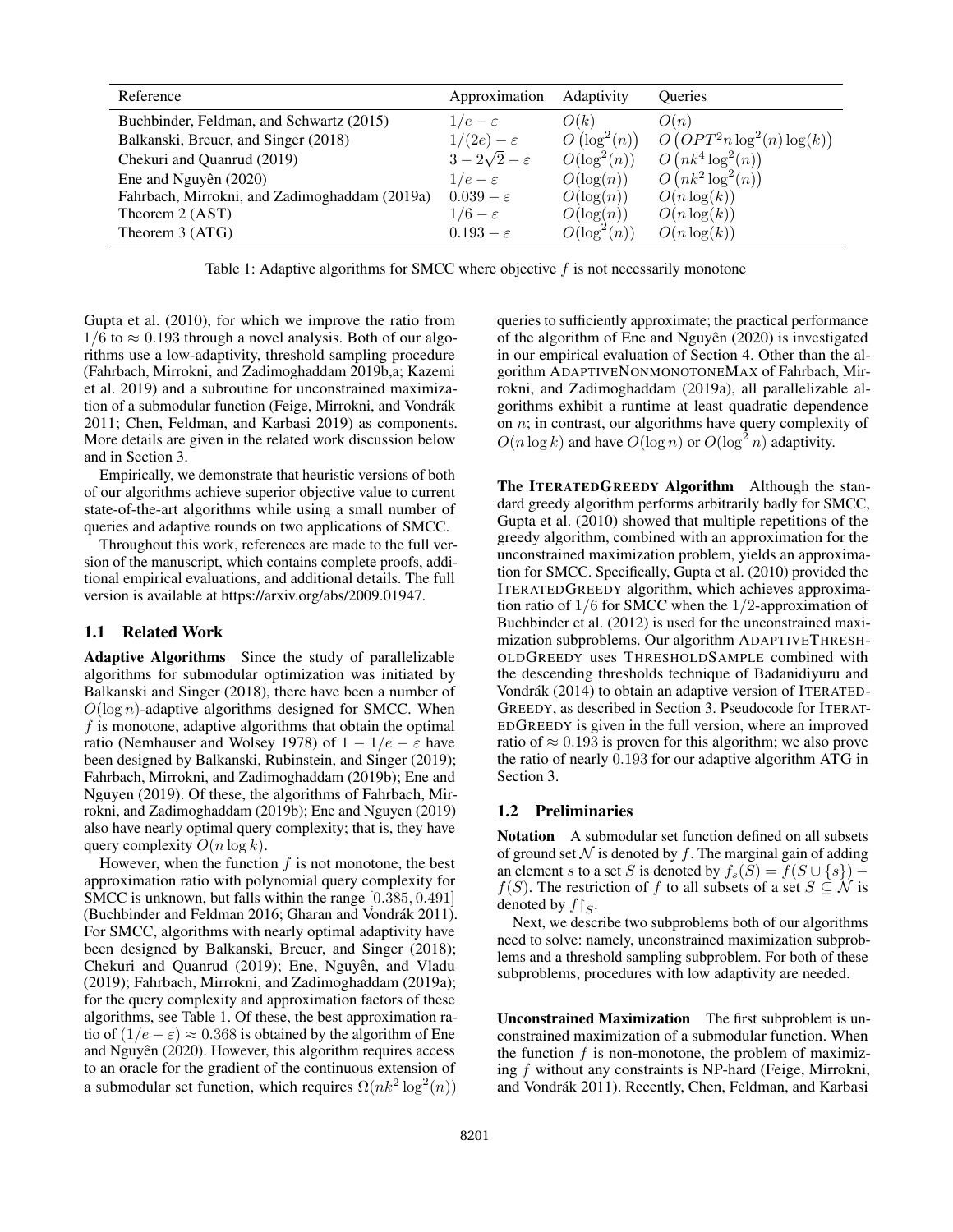Algorithm 1 The ADAPTIVESIMPLETHRESHOLD Algorithm

|     | 1: <b>procedure</b> $AST(f, k, \varepsilon, \delta)$                                                 |
|-----|------------------------------------------------------------------------------------------------------|
| 2:  | <b>Input:</b> evaluation oracle $f: 2^{\mathcal{N}} \to \mathbb{R}^+$ , constraint                   |
|     | k, accuracy parameter $\varepsilon > 0$ , failure probability $\delta > 0$                           |
| 3:  | $M \leftarrow \max_{x \in \mathcal{N}} f(x); c \leftarrow 4 + \alpha$ , where $\alpha^{-1}$ is ratio |
|     | of UNCONSTRAINEDMAX                                                                                  |
| 4:  | for $i \leftarrow 0$ to $\log_{1-\varepsilon}(1/(ck))$ in parallel <b>do</b>                         |
| 5:  | $\tau_i \leftarrow M (1 - \varepsilon)^i$                                                            |
| 6:  | $A_i \leftarrow$ THRESHOLDSAMPLE $(f, k, \tau_i, \varepsilon, \delta/2)$                             |
| 7:  | $B_i \leftarrow$                                                                                     |
|     | THRESHOLDSAMPLE $(f _{\mathcal{N}\setminus A_i}, k, \tau_i, \varepsilon, \delta/2)$                  |
| 8:  | $A'_i \leftarrow \text{UNCONSTRAINEDMAX}(A_i)$                                                       |
| 9:  | $C_i \leftarrow \arg \max\{f(A_i), f(A'_i), f(B_i)\}\$                                               |
| 10: | <b>return</b> $C \leftarrow \arg \max_i \{f(C_i)\}\$                                                 |
|     |                                                                                                      |

(2019) developed an algorithm that achieves nearly the optimal ratio of  $1/2$  with constant adaptivity, as summarized in the following theorem.

Theorem 1 (Chen, Feldman, and Karbasi (2019)). *For each* ε > 0*, there is an algorithm that achieves a* (1/2 − ε)*-approximation for unconstrained submodular maximization using* O(log(1/ε)/ε) *adaptive rounds and*  $O(n \log^3(1/\varepsilon)/\varepsilon^4)$  evaluation oracle queries.

To achieve the approximation factor listed for our algorithms in Table 1, the algorithm of Chen, Feldman, and Karbasi (2019) is employed for unconstrained maximization subproblems.

THRESHOLDSAMPLE The second subproblem is the following: given a threshold  $\tau$ , choose a set S such that 1)  $f(S) \geq \tau |S|$ ; 2) if  $|S| < k$ , then for any  $x \notin S$ ,  $f_x(S) < \tau$ . Multiple algorithms in the literature satisfy this requirement, including those in Fahrbach, Mirrokni, and Zadimoghaddam (2019b) and Kazemi et al. (2019). In Sections 2 and 3, we analyze our algorithms using the THRESHOLDSAMPLE procedure of Fahrbach, Mirrokni, and Zadimoghaddam (2019b). In brief, THRESHOLDSAMPLE ensures the marginal gain of any singleton falls below a given threshold  $\tau$ , while the average contribution of elements added is roughly  $\tau$  with probability  $1-\delta$ . THRESHOLDSAMPLE is  $O(\log n)$  adaptive and requires linearly many queries. Pseudocode for THRESH-OLDSAMPLE is given in the full version. Below, we use the following lemma of Fahrbach, Mirrokni, and Zadimoghaddam (2019b).

Lemma 1 ((Fahrbach, Mirrokni, and Zadimoghaddam 2019b)). *The algorithm* THRESHOLDSAMPLE *outputs* S ⊆ N with  $|S| \leq k$  in  $O(\log(n/\delta)/\varepsilon)$  adaptive rounds such *that the following properties hold with probability at least*  $1 - \delta$ : 1) There are  $O(n/\varepsilon)$  oracle queries in expectation. *2) According to a randomly uniformly chosen permutation of S, the expected marginal*  $\mathbb{E}\left[f_{s_{i+1}}(S_i)\right] \geq (1-\varepsilon)\tau$ . 3) If  $|S| < k$ , then  $f_x(S) < \tau$  for all  $x \in \mathcal{N}$ .

# 2 The ADAPTIVESIMPLETHRESHOLD Algorithm

In this section, we present the algorithm ADAPTIVESIM-PLETHRESHOLD (AST, Alg. 1) and show it obtains ratio of  $1/6 - \varepsilon$  with nearly optimal query and adaptive complexity. Procedures for threshold sampling and unconstrained maximization are required; see Section 1.2 for a discussion of these subproblems.

Overview of Algorithm Algorithm AST works as follows. First, the for loop guesses a value of  $\tau$  close to  $\frac{\text{OPT}}{(4+\alpha)k}$ , where  $1/\alpha$  is the ratio of the algorithm used for the unconstrained maximization subproblem. Next, THRESHOLDSAMPLE is called with parameter  $\tau$  to yield set A; followed by a second call to THRESHOLDSAMPLE with f restricted to  $\mathcal{N} \setminus A$ to yield set B. Next, an unconstrained maximization is performed with  $f$  restricted to  $A$  to yield set  $A'$ ; finally, the best of the three candidate sets  $A, B, A'$  is returned.

We prove the following theorem concerning the performance of AST.

Theorem 2. *Suppose there exists an* (1/α)*-approximation for* UNCONSTRAINEDMAX *with adaptivity* Θ *and query complexity*  $\Xi$ *, and let*  $\varepsilon$ *,* $\delta$  > 0*. Then there exists an algorithm for SMCC with expected approximation ratio*  $\frac{1}{4+\alpha}$  –  $\varepsilon$  with probability at least  $1-\delta$ , expected query  $complexity\ O\left(\log_{1-\varepsilon}(1/(6k))\cdot(n/\varepsilon+\Xi)\right)$ , and adaptivity  $O(\log(n/\delta)/\varepsilon + \Theta)$ .

If the algorithm of Chen, Feldman, and Karbasi (2019) is used for UNCONSTRAINEDMAX, AST achieves ratio  $1/6 - \varepsilon$  with adaptive complexity is  $O(\log(n/\delta)/\varepsilon + \log(1/\varepsilon)/\varepsilon)$  and query complexity  $O\left(\log_{1-\varepsilon}(1/(6k)) \cdot \left(n/\varepsilon + n \log^3(1/\varepsilon)/\varepsilon^4\right)\right).$ 

Overview of Proof The proof splits into two cases: the case that one of  $A$  or  $B$  is of size  $k$  and the case that both are of size less than  $k$ . Since every element added has gain roughly  $\tau = \text{OPT}/(ck)$ , the first case holds trivially by the number of elements added. To gain intution for the second case, let O be an optimal solution. By submodularity,  $f(O) \le f(O \cap A) + f(O \setminus A)$ . The first term is bounded by the unconstrained maximization, and the second term is bounded by an application of submodularity and the fact that the maximum marginal gain of adding an element into A or B is below  $\tau$ . The specific choice of c balances the trade-off between the two cases of the proof.

*Proof of Theorem 2.* Let  $(f, k)$  be an instance of SMCC, and let  $\epsilon, \delta > 0$ . Suppose algorithm AST uses a procedure for UNCONSTRAINEDMAX with expected ratio  $1/\alpha$ . We will show that the set C returned by algorithm  $AST(f, k, \varepsilon, \delta)$ satisfies  $\mathbb{E}[f(C)] \ge \left(\frac{1}{4+\alpha} - \varepsilon\right)$  OPT with probability at least  $(1 - \delta)$ , where OPT is the optimal solution value on the instance  $(f, k)$ .

Observe that  $\tau_0 = M = \max_{x \in \mathcal{N}} f(x) \geq \text{OPT}/k$  by submodularity of f. Let  $c = 4 + \alpha$ . If  $j = \lceil \log_{1-\epsilon}(1/(ck)) \rceil$ , then  $\tau_j = M(1 - \varepsilon)^j \le \text{OPT}/(ck)$  since  $M \le \text{OPT}$ . Hence,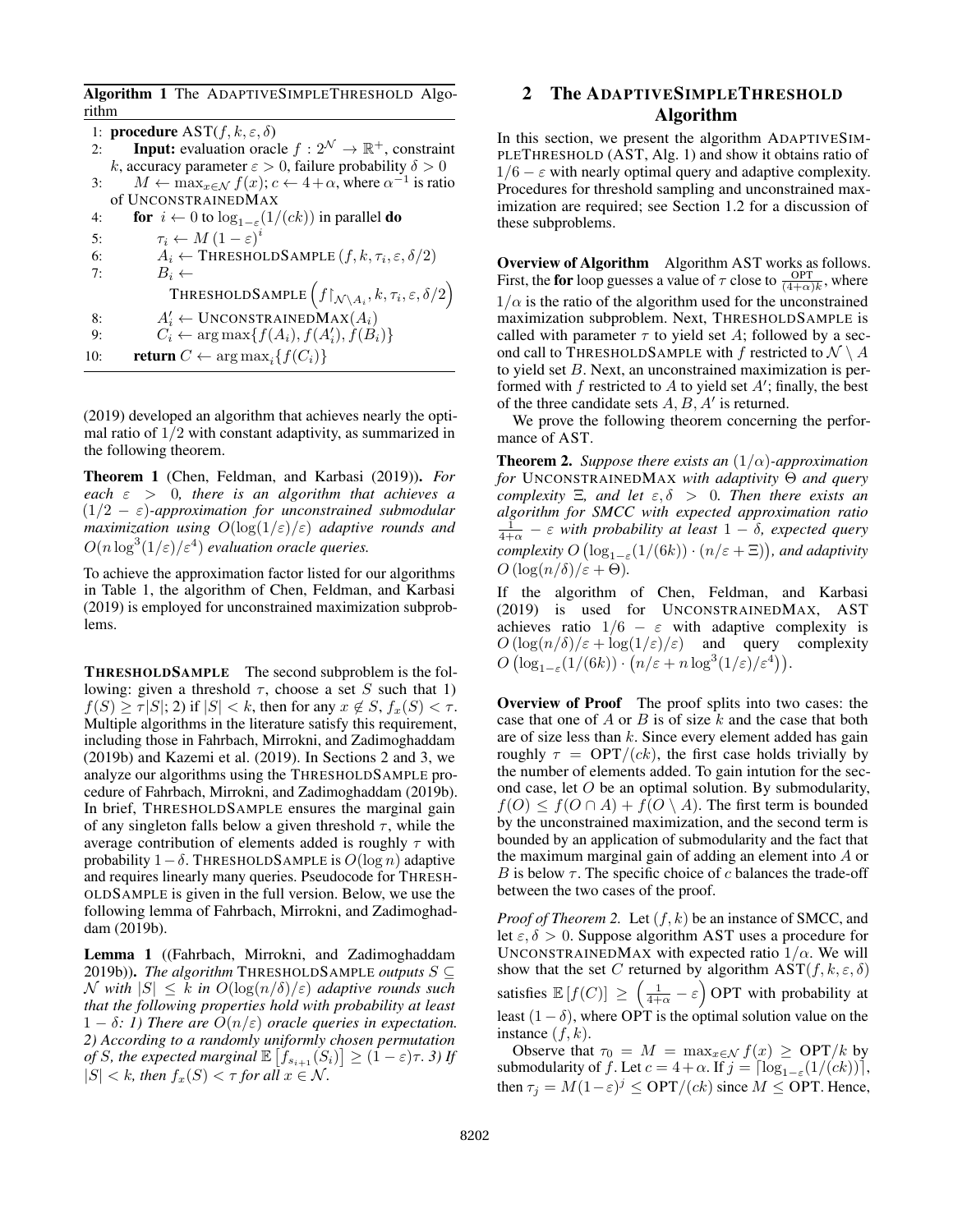there exists  $i_0$  such that  $\frac{(1-\varepsilon)OPT}{ck} \leq \tau_{i_0} \leq \frac{OPT}{ck}$ . Let  $A, B, A'$ denote  $A_{i_0}, B_{i_0}, A'_{i_0}$ , respectively. For the rest of the proof, we assume that the properties of Lemma 1 hold for the calls to THRESHOLDSAMPLE with threshold  $\tau_{i_0}$ , which happens with at least probability  $1 - \delta$  by the union bound.

**Case**  $|A| = k$  or  $|B| = k$ . Let  $S \in \{A, B\}$  satisfy  $|S| =$ k. By Lemma 1 and the value of  $\tau_{i0}$ , we have

$$
\mathbb{E}[f(S)/k] = \mathbb{E}[f(S)/|S|] \ge (1 - \varepsilon)\tau_{i_0} \ge \frac{(1 - \varepsilon)^2 \text{OPT}}{ck} \ge \frac{(1/c - \varepsilon)\text{OPT}}{k}.
$$

Then  $\mathbb{E}[f(C)] \geq \mathbb{E}[f(S)] \geq (1/c - \varepsilon)$ OPT.

**Case**  $|A| < k$  and  $|B| < k$ . Let O be a set such that  $f(0) = \text{OPT}$  and  $|0| \leq k$ . Since  $|A| < k$ , by Lemma 1 it holds that for any  $x \in \mathcal{N}$ ,  $f_x(A) < \tau_{i_0}$ . Similarly, for any  $x \in \mathcal{N} \setminus A$ ,  $f_x(B) < \tau_{i_0}$ . Hence, by submodularity

$$
f(O \cup A) - f(A) \le \sum_{o \in O} f_o(A) < k\tau_{i_0}
$$
\n
$$
\le \text{OPT}/c,\qquad(1)
$$

$$
f((O \setminus A) \cup B) - f(B) \le \sum_{o \in O \setminus A} f_o(B) < k\tau_{i_0}
$$
\n
$$
\le \text{OPT}/c. \quad (2)
$$

Next, from (1), (2), submodularity, nonnegativity, and the fact that  $A \cap B = \emptyset$ , we have that

$$
f(A) + f(B) + 2\text{OPT}/c \ge f(O \cup A) + f((O \setminus A) \cup B)
$$
  
\n
$$
\ge f(O \setminus A) + f(O \cup A \cup B)
$$
  
\n
$$
\ge f(O \setminus A).
$$
 (3)

Since UNCONSTRAINEDMAX is an  $\alpha$ -approximation, we have

$$
\alpha \mathbb{E}\left[f(A')\right] \ge f(O \cap A). \tag{4}
$$

From Inequalities (3), (4), and submodularity, we have

$$
OPT = f(O) \le f(O \cap A) + f(O \setminus A)
$$
  

$$
\le \alpha \mathbb{E}[f(C)] + 2\mathbb{E}[f(C)] + 2OPT/c,
$$

from which it follows that  $\mathbb{E}[f(C)] \ge \text{OPT}/c$ .

Adaptive and query complexities. The adaptivity of AST is twice the adaptivity of THRESHOLDSAMPLE plus the adaptivity of UNCONSTRAINEDMAX plus a constant. Further, the total query complexity is  $\log_{1-\varepsilon}(1/(6k))$  times the sum of twice the query complexity of THRESHOLDSAMPLE and the query complexity of UNCONSTRAINEDMAX.  $\Box$ 

# 3 The ADAPTIVETHRESHOLDGREEDY Algorithm

In this section, we present the algorithm ADAPTIVETHRESH-OLDGREEDY (ATG, Alg. 2), which achieves ratio  $\approx 0.193 \varepsilon$  in nearly optimal query and adaptive complexities. The price of improving the ratio of the preceding section is an extra  $log(n)$  factor in the adaptivity.

Algorithm 2 The ADAPTIVETHRESHOLDGREEDY Algorithm

1: **procedure** ATG(f, k, 
$$
\varepsilon
$$
,  $\delta$ )  
\n**Input:** evaluation oracle  $f : 2^{\mathcal{N}} \to \mathbb{R}^+$ , constraint k,  
\naccuracy parameter  $\varepsilon > 0$ , failure probability  $\delta > 0$   
\n2:  $c \leftarrow 8/\varepsilon$ ,  $\varepsilon' \leftarrow (1 - 1/e)\varepsilon/8$ ,  $\delta' \leftarrow$   
\n $\delta/(2\log_{1-\varepsilon'}(1/(ck)))$   
\n3:  $M \leftarrow \max_{x \in \mathcal{N}} f(x)$ ,  $A \leftarrow \emptyset$ ,  $B \leftarrow \emptyset$   
\n4: **for**  $i \leftarrow 0$  to  $\log_{1-\varepsilon'}(1/(ck))$  **do**  
\n5:  $\tau \leftarrow M(1 - \varepsilon')^i$   
\n6:  $S \leftarrow \text{THESHOLDSAMPLE}(f_A, k - |A|, \tau, \varepsilon', \delta')$   
\n7:  $A \leftarrow A \cup S$   
\n8: **for**  $i \leftarrow 0$  to  $\log_{1-\varepsilon'}(1/(ck))$  **do**  
\n9:  $\tau \leftarrow M(1 - \varepsilon')^i$   
\n10:  $S \leftarrow \text{THESHOLDSAMPLE}(f_B|_{\mathcal{N}\setminus A}, k - |B|, \tau, \varepsilon', \delta')$   
\n11:  $B \leftarrow B \cup S$   
\n12:  $A' \leftarrow \text{UNCONSTRAINEDMAX}(A, \varepsilon')$   
\n13:  $C \leftarrow \text{arg max}\{f(A), f(A'), f(B)\}$   
\n14: **return** C

Overview of Algorithm Our algorithm (pseudocode in Alg. 2) works as follows. Each for loop corresponds to a low-adaptivity greedy procedure using THRESHOLDSAMPLE with descending thresholds. Thus, the algorithm is structured as two, iterated calls to a greedy algorithm, where the second greedy call is restricted to select elements outside the set A returned by the first. Finally, an unconstrained maximization procedure is used within the first greedily-selected set, and the best of the three candidate sets is returned. In the pseudocode for ATG, Alg. 2, THRESHOLDSAMPLE is called with functions of the form  $f<sub>S</sub>$ , which is defined to be the submodular function  $f_S(\cdot) = f(S \cup \cdot)$ .

At a high level, our approach is the following: the ITER-ATEDGREEDY framework of Gupta et al. (2010) runs two standard greedy algorithms followed by an unconstrained maximization, which yields an algorithm with  $O(nk)$  query complexity and  $O(k)$  adaptivity. We adopt this gramework but replace the standard greedy algorithm with a novel greedy approach with low adaptivity and query complexity. To design this novel greedy approach, we modify the descending thresholds algorithm of Badanidiyuru and Vondrák (2014), which has query complexity  $O(n \log k)$  but very high adaptivity of  $\Omega(n \log k)$ . We use THRESHOLDSAMPLE to lower the adaptivity of the descending thresholds greedy algorithm (see the full version for pseudocode and a detailed discussion).

For the resulting algorithm ATG, we prove a ratio of  $0.193 - \varepsilon$  (Theorem 3), which improves the 1/6 ratio for ITERATEDGREEDY proven in Gupta et al. (2010). This novel analysis requires that partial solutions returned by the greedy algorithms are analyzed together, which creates difficulties since the output of the second greedy algorithm must be conditioned on the random set  $A$  chosen by the first greedy algorithm. If the output of the first greedy approach is conditioned upon selecting set A, a lower bound on the expected marginal gain of choosing elements into A cannot be ob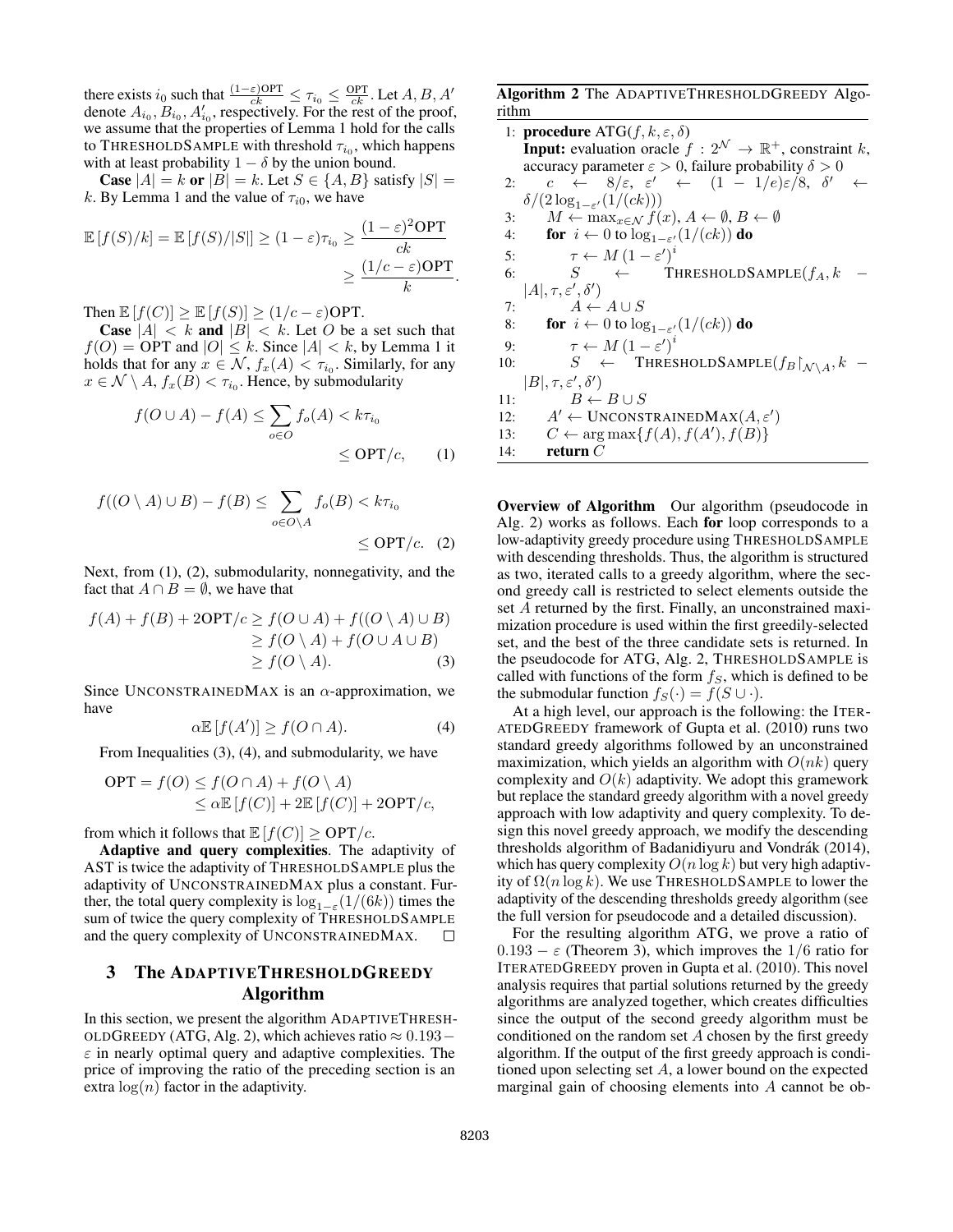tained. Therefore, a careful analysis is required to prove the ratio for the ATG algorithm.

A simpler form of our arguments shows that the improved ratio also holds for the original ITERATEDGREEDY of Gupta et al. (2010); this analysis is given in the full version. We prove the following theorem concerning the performance of ATG.

Theorem 3. *Suppose there exists an* (1/α)*-approximation for* UNCONSTRAINEDMAX *with adaptivity* Θ *and query complexity* Ξ*, and let* ε, δ > 0*. Then the algorithm* ADAPTIVETHRESHOLDGREEDY *for SMCC has expected approximation ratio*  $\frac{e-1}{e(2+\alpha)-\alpha} - \varepsilon$  *with probability at least* (1 − δ)*, adaptive complexity of*  $O\left(\log_{1-\varepsilon}(1/k)\log(n/\delta)/\varepsilon+\Theta\right)$  and expected query *complexity of*  $O(\log_{1-\varepsilon}(1/k) \cdot (n/\varepsilon) + \Xi)$ *.* 

If the algorithm of Chen, Feldman, and Karbasi (2019) is used for UNCONSTRAINEDMAX, ATG achieves approximation ratio  $\approx 0.193 - \varepsilon$  with adaptive complexity  $O(\log(k) \log(n))$  and query complexity  $O(n \log(k))$ , wherein the  $\varepsilon$  dependence has been suppressed.

*Proof of Theorem 3.* In this proof, we assume that the guarantees of Lemma 1 hold for each call to THRESHOLDSAM-PLE made by ATG; this occurs with probability at least  $(1-\delta)$ by the union bound and the choice of  $\delta'$ .

Overview of Proof For the proof, a substantial amount of machinery is necessary to lower bound the marginal gain. The necessary definitions are made first; then, in Lemmas 2 – 5, we formulate the necessary lower bounds on the marginal gains for the first and second greedy procedures. For each respective greedy procedure, this is accomplished by considering respective events  $\omega$ ,  $\omega'$  that fix a subset that defines the choices the algorithm has made up until the call to THRESH-OLDSAMPLE that adds a batch of elements that includes that *i*-th marginal gain; then, the set of all possible events  $\omega$ ,  $\omega'$ are marginalized over. This allows us to formulate a recurrence on the sum of the expected marginal gains (Lemma 6). Finally, the recurrence allows us to proceed similarly to our proof in for ITERATEDGREEDY after a careful analysis of the error introduced (see the full version).

Definitions of Random Variables Consider the probability space of all possible sequences of sets returned by the successive calls to THRESHOLDSAMPLE on line 6 and line 10 and the call to UNCONSTRAINEDMAX on line 12. Further, after each call to THRESHOLDSAMPLE, suppose the elements of S returned by THRESHOLDSAMPLE are added to A or B in uniformly random order. Let  $A_i$  be the random variable defined as the value of the set A during the execution of ATG when  $|A| = i$ ; define  $B_i$  analogously. Let  $\mathbf{t} = (t_1, t_2, \dots, t_l)$ and  $\tau = (\tau_1, \tau_2, \dots, \tau_l)$  be the random variables recording the sizes of nonempty sets returned by THRESHOLDSAMPLE and the corresponding values of  $\tau$ , respectively, during the for loop on line 4. Similarly, let  $\mathbf{t}' = (t'_1, t'_2, \dots, t'_{l'})$  and  $\tau' = (\tau'_1, \tau'_2, \dots, \tau'_{l'})$  record the analogous values during the for loop on line 8. For  $0 \le i \le k$ , let  $j(i)$  be the maximum

value of the following set:  $\{\sum_{h=1}^{j} t_h = s_j : j \geq 1 \land s_j \leq i\}$ or 0 if  $t_1 > i$ . and let  $j'(i)$  be defined analogously for the sequence  $(t'_1, \ldots, t'_{l'})$ . Finally, let  $O \subseteq \mathcal{N}$  have  $f(O) = \text{OPT}$ ,  $|O| \leq k$ .

Let  $l \leq k$ ,  $\alpha \in \mathbb{N}^l$  and  $\beta \in \mathbb{R}^l$  be sequences of length l. Let  $i \leq \overline{k}$ , and let  $E \subseteq \mathcal{N}$ . Let  $\omega$  be the event that  $t = \alpha$  and  $\tau = \beta$  and  $\mathcal{A}_{i(i)} = E$ ; let  $\Omega$  be the collection of all events  $\omega$ of this form.

The next four lemmas are proven in the full version.

**Lemma 2.** Let  $\omega \in \Omega$ . Then  $\mathbb{E}[f(\mathcal{A}_{i+1}) - f(\mathcal{A}_i)| \omega]$  +  $\frac{M}{ck} \geq \frac{(1-\varepsilon')^2}{k}$  $\frac{f(\mathcal{E})}{k} \cdot (f(O \cup E) - f(E)).$ 

**Lemma 3.** Let 
$$
0 \leq i < k
$$
.  $\mathbb{E}[f(\mathcal{A}_{i+1}) - f(\mathcal{A}_i)] + \frac{M}{ck} \geq \frac{(1-\varepsilon')^2}{k} \mathbb{E}[f(O \cup \mathcal{A}_{j(i)}) - f(\mathcal{A}_{j(i)})].$ 

The next two lemmas show an analogous result for the expected gain of B.

Let  $l \leq k$ , and let  $\alpha \in \mathbb{N}^l$  and  $\beta \in \mathbb{R}^l$  be sequences of length l. Let  $i \leq k$ , let A be a subset of U of size at most k, and let F be a subset of  $U \setminus A$ . Let  $\omega'$  be the event that  $\mathcal{A} = A \wedge \mathcal{B}_{j'(i)} = F \wedge \mathbf{t}' = \alpha \wedge \boldsymbol{\tau}' = \boldsymbol{\beta}$ . Finally, let  $\Omega'$  be the collection of all events  $\omega'$  of this form.

**Lemma 4.** Let 
$$
\omega' \in \Omega'
$$
. Then  $\mathbb{E}[f(\mathcal{B}_{i+1}) - f(\mathcal{B}_i) | \omega'] + \frac{M}{ck} \geq \frac{(1-\varepsilon')^2}{k} \cdot (f((O \setminus A) \cup F) - f(F)).$ 

**Lemma 5.** *Let*  $0 \leq i \leq k$ .  $\mathbb{E}[f(\mathcal{B}_{i+1}) - f(\mathcal{B}_i)] + \frac{M}{ck} \geq$  $(1-\varepsilon')^2$  $\frac{\mathcal{L}(\varepsilon')^2}{k} \mathbb{E}\left[f\left(O\setminus\mathcal{A}\cup\mathcal{B}_{j'(i)}\right)-f\left(\mathcal{B}_{j'(i)}\right)\right].$ 

The next lemma establishes the main recurrence.

**Lemma 6.** Let  $\Gamma_i = f(\mathcal{A}_i) + f(\mathcal{B}_i)$ . Then  $\mathbb{E}[\Gamma_{i+1}]$  –  $\mathbb{E}\left[\Gamma_i\right] + \frac{2M}{ck} \geq \frac{(1-\varepsilon')^2}{k}$  $\frac{(\varepsilon')^2}{k} \left( \mathbb{E} \left[ f\left(O \setminus \mathcal{A}\right) \right] - \mathbb{E} \left[ \Gamma_i \right] \right).$ 

*Proof of Lemma 6.*

$$
\mathbb{E}[\Gamma_{i+1}] - \mathbb{E}[\Gamma_i] + \frac{2M}{ck} \n\stackrel{(a)}{\geq} \frac{(1-\varepsilon')^2}{k} \left( \mathbb{E}\left[f\left(O \setminus A \cup \mathcal{B}_{j'(i)}\right) - f\left(\mathcal{B}_{j'(i)}\right)\right] \right. \n+ \mathbb{E}\left[f\left(O \cup \mathcal{A}_{j(i)}\right) - f\left(\mathcal{A}_{j(i)}\right)\right] \right) \n\stackrel{(b)}{=} \frac{(1-\varepsilon')^2}{k} \left( \mathbb{E}\left[f\left(O \cup \mathcal{A}_{j(i)}\right) + f\left(O \setminus A \cup \mathcal{B}_{j'(i)}\right)\right] \right. \n- \mathbb{E}\left[f\left(\mathcal{A}_{j(i)}\right) - f\left(\mathcal{B}_{j'(i)}\right)\right] \right) \n\stackrel{(c)}{\geq} \frac{(1-\varepsilon')^2}{k} \mathbb{E}\left[f\left(O \setminus A\right) - f\left(\mathcal{A}_{j(i)}\right) - f\left(\mathcal{B}_{j'(i)}\right)\right] \n\stackrel{(d)}{\geq} \frac{(1-\varepsilon')^2}{k} \left( \mathbb{E}\left[f\left(O \setminus A\right)\right] - \mathbb{E}\left[\Gamma_i\right]\right),
$$

where (a) and (b) follow from linearity of expectation and Lemmas 3 and 5.

Inequality (c) follows from the submodularity and nonnegativity of  $f$  and the definition of expected value; indeed,

$$
f ((O \setminus A) \cup B') + f (O \cup A') - f (A') - f (B')
$$
  
\n
$$
\geq f (O \setminus A) - f (A') - f (B')
$$

from submodularity and nonnegativity of  $f$ , for any sets satisfying  $A' \subseteq A$  and  $B' \cap A = \emptyset$ ; the values of the random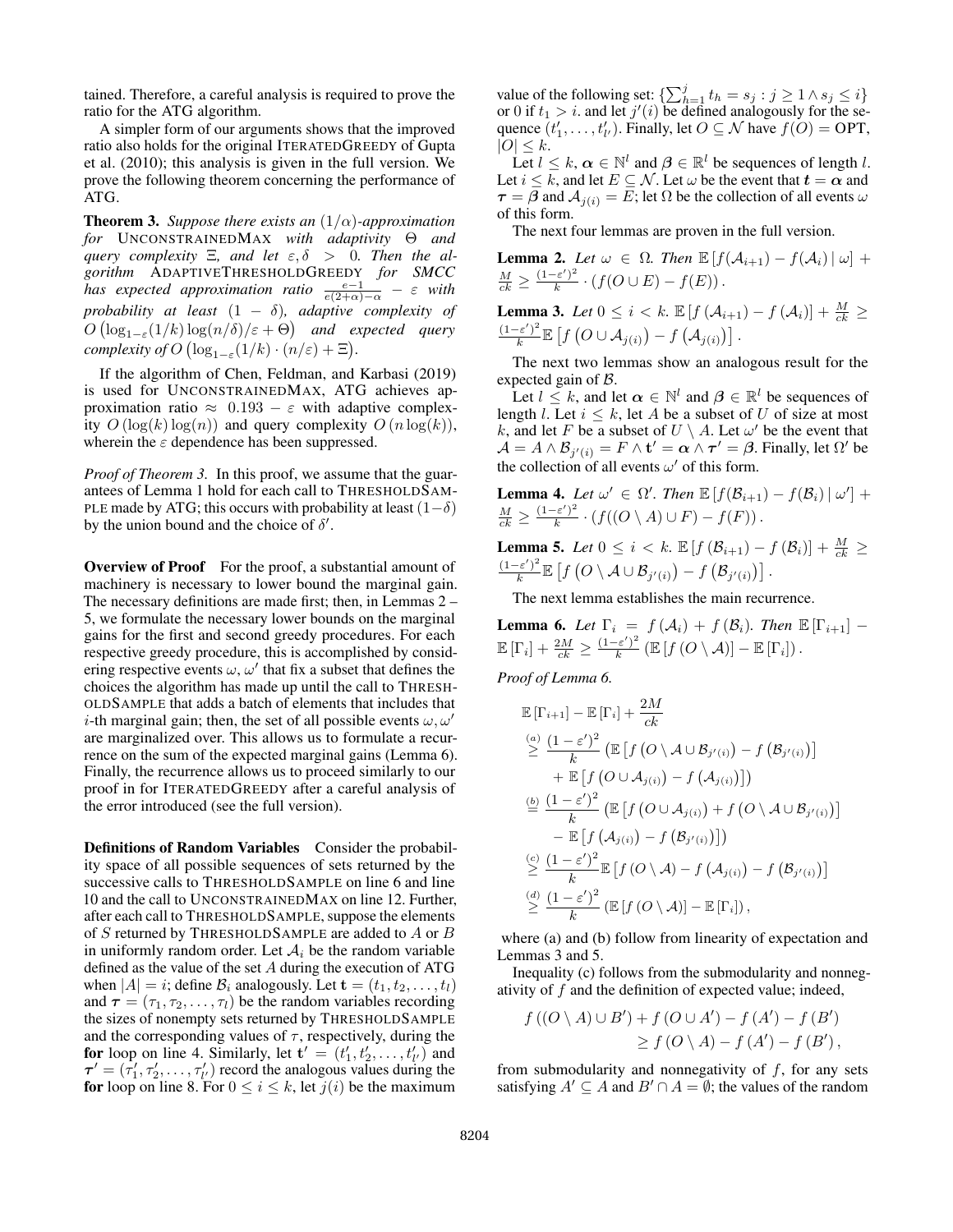variables during any single run of the algorithm satisfy these conditions.

Inequality (d) follows from linearity of expectation and the facts that during any run of the algorithm,  $j(i) \leq$ i,  $j'(i) \leq i$ ; and  $\mathbb{E}[f(\mathcal{A}_{j+1}) - f(\mathcal{A}_j)] \geq 0$  and  $\mathbb{E} \left[ f \left( \mathcal{B}_{j+1} \right) - f \left( \mathcal{B}_j \right) \right] \geq 0$  for any j; these latter two inequalities hold by Lemma 1 and imply  $\mathbb{E}[f(\mathcal{A}_i)] \geq \mathbb{E}[f(\mathcal{A}_{j(i)})]$ and  $\mathbb{E}[f(\mathcal{B}_i)] \geq \mathbb{E}[f(\mathcal{B}_{j'(i)})].$  $\Box$ 

Lemma 6 yields a recurrence of the form  $u_{i+1} \ge au_i + b$ ,  $u_0 = 0$ , and has the solution  $u_i \ge \frac{b}{1-a}(1-a^i)$ . Consequently, we have

$$
\mathbb{E}\left[f(A_k)\right] + \mathbb{E}\left[f(B_k)\right] \ge \left[\mathbb{E}\left[f(O \setminus A)\right] - \frac{2M}{c(1-\varepsilon')^2}\right] \cdot \left(1 - e^{-(1-\varepsilon')^2}\right). \quad (5)
$$

Let  $\beta = 1 - e^{-(1-\epsilon')^2}$ . From the choice of C on line 13, we have  $2f(C) \ge f(A) + f(B)$  and so from (5), we have

$$
\mathbb{E}\left[f(O\setminus A)\right] \leq \frac{2}{\beta} \mathbb{E}\left[f(C)\right] + \frac{2M}{c(1-\varepsilon')^2} \leq \frac{2}{\beta} \mathbb{E}\left[f(C)\right] + \frac{2f(O)}{c(1-\varepsilon')^2}.
$$
\n(6)

For any set  $A, f(O) \leq f(O \cap A) + f(O \setminus A)$  by submodularity and nonnegativity. Therefore,

$$
f(O) \le \mathbb{E}\left[f(O \cap A)\right] + \mathbb{E}\left[f(O \setminus A)\right].\tag{7}
$$

Since an  $(1/\alpha)$ -approximation is used for UNCON-STRAINEDMAX, for any A,  $f(O \cap A)/\alpha \leq \mathbb{E}[f(C)|A];$ therefore,

$$
\mathbb{E}\left[f(O \cap A)\right] \le \alpha \mathbb{E}\left[f(C)\right].\tag{8}
$$

From (6), (7), and (8) and the choices of  $c, \varepsilon'$  on line 2, we have from Lemma 7 in the full version

$$
\mathbb{E}[f(C)] \ge \left(\frac{1 - \frac{2}{c(1 - \varepsilon')^2}}{\alpha + \frac{2}{\beta}}\right) f(O)
$$

$$
\ge \left(\frac{(e - 1)}{\alpha(e - 1) + 2e} - \varepsilon\right) f(O). \qquad \Box
$$

### 4 Empirical Evaluation

In this section, we evaluate our algorithm in comparison with the state-of-the-art parallelizable algorithms: ADAP-TIVENONMONOTONEMAX of Fahrbach, Mirrokni, and Zadimoghaddam (2019a) and the algorithm of Ene and Nguyên (2020). Our results are summarized as follows.

- Our algorithm ATG obtains the best objective value of any of the parallelizable algorithms; obtaining an improvement of up to 18% over the next algorithm, our AST. Both Fahrbach, Mirrokni, and Zadimoghaddam (2019a) and Ene and Nguyên (2020) exhibit a large loss of objective value at small  $k$  values; see Figs. 1(a) and 1(c).
- Both our algorithm AST and ADAPTIVENONMONOTONE-MAX use a very small number of adaptive rounds. Both ATG and the algorithm of Ene and Nguyên (2020) use roughly an order of magnitude more adaptive rounds; see Figs.  $1(b)$  and  $1(e)$ .

• The algorithm of Ene and Nguyên  $(2020)$  is the most query efficient if access is provided to an exact oracle for the multilinear extension of a submodular function and its gradient<sup>1</sup>. However, if these oracles must be approximated with the set function, their algorithm becomes very inefficient and does not scale beyond small instances ( $n \leq 100$ ).

Our algorithms used fewer queries to the submodular set function than the linear-time algorithm of Buchbinder, Feldman, and Schwartz (2015).

Algorithms In addition to the algorithms discussed in the preceding paragraphs, we evaluate the following baselines: the ITERATEDGREEDY algorithm of Gupta et al. (2010), and the linear-time  $(1/e - \varepsilon)$ -approximation algorithm FAS-TRANDOMGREEDY of Buchbinder, Feldman, and Schwartz (2015). These algorithms are both  $O(k)$ -adaptive, where k is the cardinality constraint.

For all algorithms, accuracy parameter  $\varepsilon$  was set to 0.1; 100 samples were used to evaluate expectations in all adaptive algorithms (thus, these algorithms were run as heuristics with no performance guarantee). Randomized algorithms are averaged over 20 independent repetitions, and the mean is reported. The standard deviation is indicated by a shaded region in the plots. Any algorithm that requires a subroutine for UNCONSTRAINEDMAX is implemented to use a random set, which is a  $(1/4)$ -approximation by Feige, Mirrokni, and Vondrák (2011).

Applications All combinatorial algorithms are evaluated on two applications of SMCC: the cardinality-constrained maximum cut application and revenue maximization on social networks, a variant of the influence maximization problem in which k users are selected to maximize revenue. We evaluate on a variety of network technologies from the Stanford Large Network Dataset Collection (Leskovec and Krevl 2020).

The algorithm of Ene and Nguyên (2020) requires access to an oracle for the multilinear extension and its gradient. In the case of maximum cut, the multilinear extension and its gradient can be computed in closed form in time linear in the size of the graph, as described in the full version. This fact enables us to evaluate the algorithm of Ene and Nguyên (2020) using direct oracle access to the multilinear extension and its gradient on the maximum cut application. However, no closed form exists for the multilinear extension of the revenue maximization objective. In this case, we found (see the full version) that sampling to approximate the multilinear extension is exorbitant in terms of runtime; hence, we were unable to evaluate Ene and Nguyên (2020) on revenue maximization. For more details on the applications and datasets, see the full version.

Results on cardinality-constrained maximum cut. In Fig. 1, we show representative results for cardinalityconstrained maximum cut on web-Google ( $n = 875713$ )

<sup>&</sup>lt;sup>1</sup>The definition of the multilinear extension is given in the full version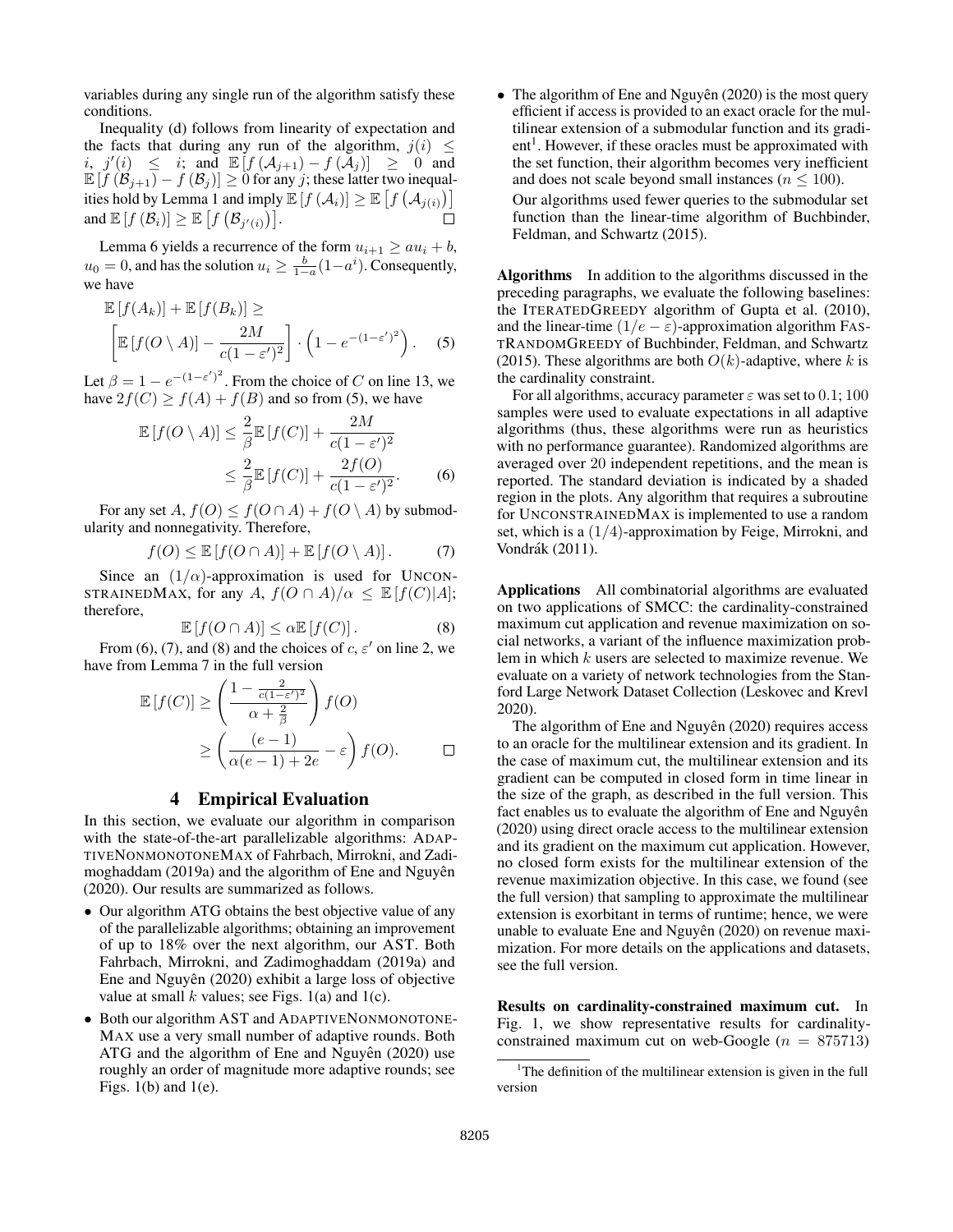

Figure 1: Comparison of objective value (normalized by the ITERATEDGREEDY objective value), total queries, and adaptive rounds on web-Google for the maxcut application for both small and large  $k$  values. The large  $k$  values are given as a fraction of the number of nodes in the network. The algorithm of Ene and Nguyên  $(2020)$  is run with oracle access to the multilinear extension and its gradient; total queries reported for this algorithm are queries to these oracles, rather than the original set function.

for both small and large  $k$  values. Results on other datasets and revenue maximization are given in the full version. In addition, results for Ene and Nguyên (2020) when the multilinear extension is approximated via sampling are given in the full version. The algorithms are evaluated by objective value of solution, total queries made to the oracle, and the number of adaptive rounds (lower is better). Objective value is normalized by that of ITERATEDGREEDY.

In terms of objective value (Figs.  $1(a)$  and  $1(c)$ ), our algorithm ATG maintained better than 0.99 of the ITERATED-GREEDY value, while all other algorithms fell below 0.95 of the ITERATEDGREEDY value on some instances. Our algorithm AST obtained similar objective value to ADAP-TIVENONMONOTONEMAX on larger  $k$  values, but performed much better on small  $k$  values. Finally, the algorithm of Ene and Nguyên (2020) obtained poor objective value for  $k \leq 100$  and about 0.75 of the ITERATEDGREEDY value on larger  $k$  values. It is interesting to observe that the two algorithms with the best approximation ratio of  $1/e$ , Ene and Nguyên (2020) and FASTRANDOMGREEDY, returned the worst objective values on larger  $k$  (Fig. 1(c)).

For total queries (Fig. 1(d)), the most efficient is Ene and Nguyên (2020), although it does not query the set function directly, but the multilinear extension and its gradient. The most efficient of the combinatorial algorithms was AST, followed by ATG. Finally, with respect to the number of adaptive rounds (Fig. 1(e)), the best was ADAPTIVENONMONOTONE-MAX, closely followed by AST; the next lowest was AST, followed by Ene and Nguyên (2020).

### 5 Conclusions and Future Work

We have provided two combinatorial algorithms for efficient and parallelizable maximization of submodular functions; both algorithms are within polylogarithmic factors of optimal adaptivity and query complexity. The approximation factor of such a nearly optimal algorithm is improved by our analysis from  $0.039 - \varepsilon$  of Fahrbach, Mirrokni, and Zadimoghaddam (2019a) to  $0.193 - \varepsilon$ . An empirical evaluation of heuristic versions of our algorithms demonstrate that our simpler algorithm AST nearly matches the adaptivity of Fahrbach, Mirrokni, and Zadimoghaddam (2019a) while improving on solution quality, while our second algorithm sacrifices a small amount of adaptivity for even better solution quality. Finally, an empirical evaluation of the state-of-the-art algorithm (Ene and Nguyên 2020) for parallelizable maximization of continous DR-submodular functions on the multilinear extension of the maximum cut objective shows that if an oracle to the multilinear extension is unavailable, combinatorial algorithms are much more efficient than approximation of the multilinear extension by sampling.

Although we improved the ratio of fast, parallelizable algorithms for SMCC, there is still a theoretical gap between our ratio of  $0.193 - \varepsilon$  for nearly linear-time combinatorial algorithms and the best known approximation factor for this problem (0.385 of Buchbinder and Feldman (2016).) Hence, future work includes narrowing this gap. Also, future work includes investigating if modifications of our algorithms could be run with theoretical guarantees on quality of solution, instead of as heuristics.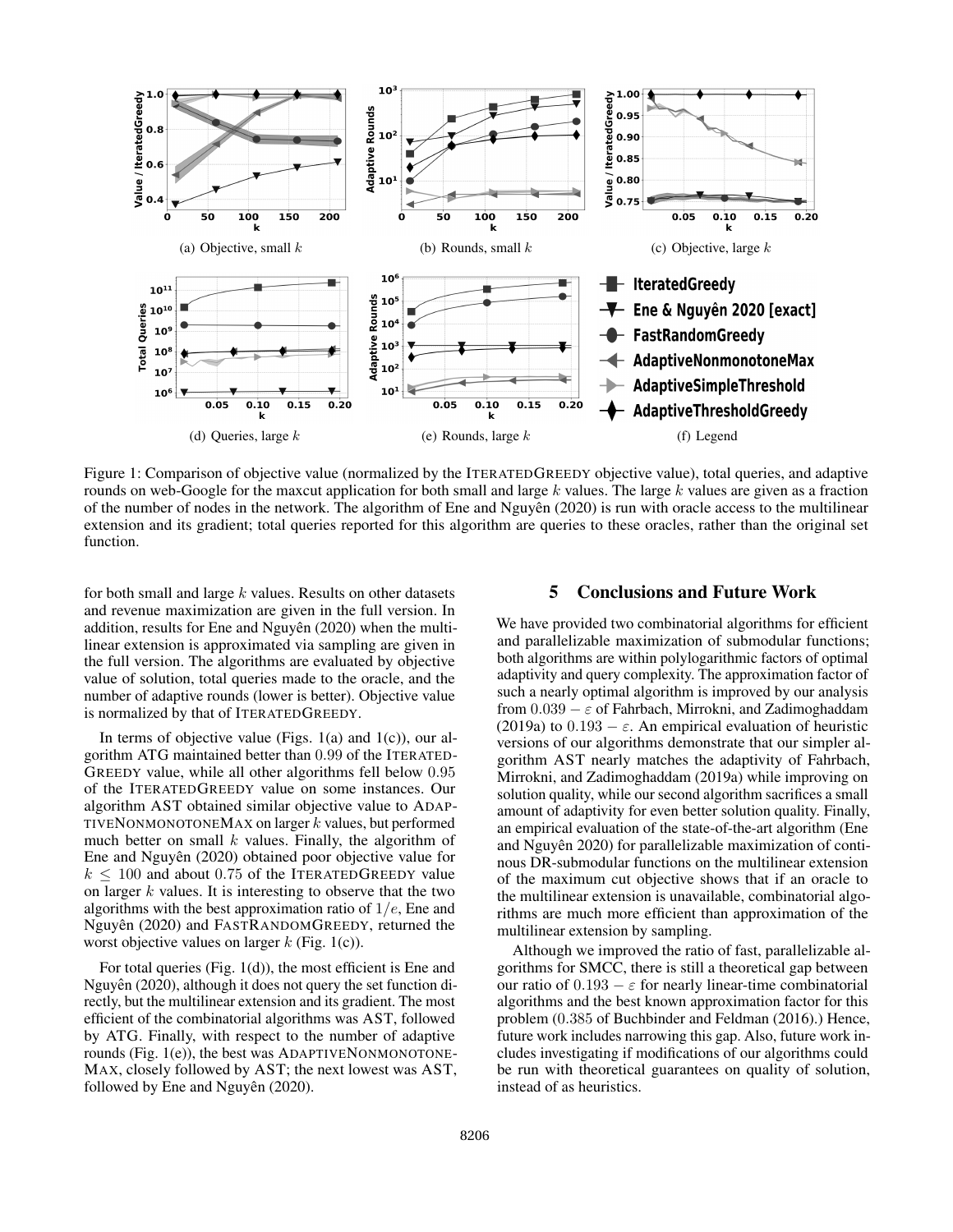## Acknowledgments

The work of Alan Kuhnle was partially supported by Florida State University. Yixin Chen, Victoria G. Crawford, and the anonymous reviewers provided helpful feedback on earlier versions of the manuscript.

#### References

Badanidiyuru, A.; and Vondrák, J. 2014. Fast algorithms for maximizing submodular functions. In *ACM-SIAM Symposium on Discrete Algorithms (SODA)*.

Balkanski, E.; Breuer, A.; and Singer, Y. 2018. Nonmonotone Submodular Maximization in Exponentially Fewer Iterations. In *Advances in Neural Information Processing Systems (NeurIPS)*.

Balkanski, E.; Rubinstein, A.; and Singer, Y. 2019. An Exponential Speedup in Parallel Running Time for Submodular Maximization without Loss in Approximation. In *ACM-SIAM Symposium on Discrete Algorithms (SODA)*.

Balkanski, E.; and Singer, Y. 2018. The adaptive complexity of maximizing a submodular function. In *ACM SIGACT Symposium on Theory of Computing (STOC)*.

Buchbinder, N.; and Feldman, M. 2016. Constrained Submodular Maximization via a Non-symmetric Technique. *Mathematics of Operations Research* 44(3).

Buchbinder, N.; Feldman, M.; Naor, J. S.; and Schwartz, R. 2012. A Tight Linear Time (1 / 2)-Approximation for Unconstrained Submodular Maximization. In *Symposium on Foundations of Computer Science (FOCS)*.

Buchbinder, N.; Feldman, M.; and Schwartz, R. 2015. Comparing Apples and Oranges: Query Tradeoff in Submodular Maximization. In *ACM-SIAM Symposium on Discrete Algorithms (SODA)*.

Chekuri, C.; and Quanrud, K. 2019. Parallelizing greedy for submodular set function maximization in matroids and beyond. *Proceedings of the Annual ACM Symposium on Theory of Computing* 78–89.

Chen, L.; Feldman, M.; and Karbasi, A. 2019. Unconstrained submodular maximization with constant adaptive complexity. In *STOC*, 102–113.

Crawford, V. G. 2019. An Efficient Evolutionary Algorithm for Minimum Cost Submodular Cover. In *International Joint Conference on Artificial Intelligence (IJCAI)*.

Crawford, V. G. 2020. Faster Guarantees of Pareto Optimization for Submodular Maximization. In *arxiv preprint arXiv:1908:01230*.

El-Arini, K.; and Guestrin, C. 2011. Beyond Keyword Search: Discovering Relevant Scientific Literature. In *ACM SIGKDD International Conference on Knowledge Discovery and Data Mining (KDD)*.

Ene, A.; and Nguyen, H. L. 2019. Submodular Maximization with Nearly-optimal Approximation and Adaptivity in Nearly-linear Time. In *ACM-SIAM Symposium on Discrete Algorithms (SODA)*.

Ene, A.; and Nguyên, H. L. 2020. Parallel Algorithm for Non-Monotone DR-Submodular Maximization. In *International Conference on Machine Learning (ICML)*.

Ene, A.; Nguyên, H. L.; and Vladu, A. 2019. Submodular maximization with matroid and packing constraints in parallel. *Proceedings of the Annual ACM Symposium on Theory of Computing* 90–101.

Fahrbach, M.; Mirrokni, V.; and Zadimoghaddam, M. 2019a. Non-monotone Submodular Maximization with Nearly Optimal Adaptivity Complexity. In *International Conference on Machine Learning (ICML)*.

Fahrbach, M.; Mirrokni, V.; and Zadimoghaddam, M. 2019b. Submodular Maximization with Nearly Optimal Approximation, Adaptivity, and Query Complexity. In *ACM-SIAM Symposium on Discrete Algorithms (SODA)*, 255–273.

Feige, U.; Mirrokni, V.; and Vondrák, J. 2011. Maximizing non-monotone submodular functions. *SIAM Journal on Computing* .

Gharan, S. O.; and Vondrák, J. 2011. Submodular maximization by simulated annealing. *ACM-SIAM Symposium on Discrete Algorithms (SODA)* .

Gupta, A.; Roth, A.; Schoenebeck, G.; and Talwar, K. 2010. Constrained non-monotone submodular maximization: Offline and secretary algorithms. In *International Workshop on Internet and Network Economics (WINE)*.

Hartline, J.; Mirrokni, V. S.; and Sundararajan, M. 2008. Optimal marketing strategies over social networks. *International Conference on World Wide Web (WWW)* 189–198.

Kazemi, E.; Mitrovic, M.; Zadimoghaddam, M.; Lattanzi, S.; and Karbasi, A. 2019. Submodular Streaming in All its Glory: Tight Approximation, Minimum Memory and Low Adaptive Complexity. In *International Conference on Machine Learning (ICML)*.

Kempe, D.; Kleinberg, J.; and Tardos, É. 2003. Maximizing the spread of influence through a social network. In *ACM SIGKDD International Conference on Knowledge Discovery and Data Mining (KDD)*.

Kuhnle, A. 2019. Interlaced Greedy Algorithm for Maximization of Submodular Functions in Nearly Linear Time. In *Advances in Neural Information Processing Systems (NeurIPS)*.

Leskovec, J.; and Krevl, A. 2020. SNAP Datasets: Stanford Large Network Dataset Collection. URL http://snap.stanford. edu/data. Accessed 2021-03-17.

Libbrecht, M. W.; Bilmes, J. A.; and Stafford, W. 2017. Choosing non-redundant representative subsets of protein sequence data sets using submodular optimization. *Proteins: Structure, Function, and Bioinformatics* (July 2017): 454– 466.

Mirzasoleiman, B.; Badanidiyuru, A.; and Karbasi, A. 2016. Fast Constrained Submodular Maximization : Personalized Data Summarization. In *International Conference on Machine Learning (ICML)*.

Mirzasoleiman, B.; Badanidiyuru, A.; Karbasi, A.; Vondrak, J.; and Krause, A. 2015. Lazier Than Lazy Greedy. In *AAAI Conference on Artificial Intelligence (AAAI)*.